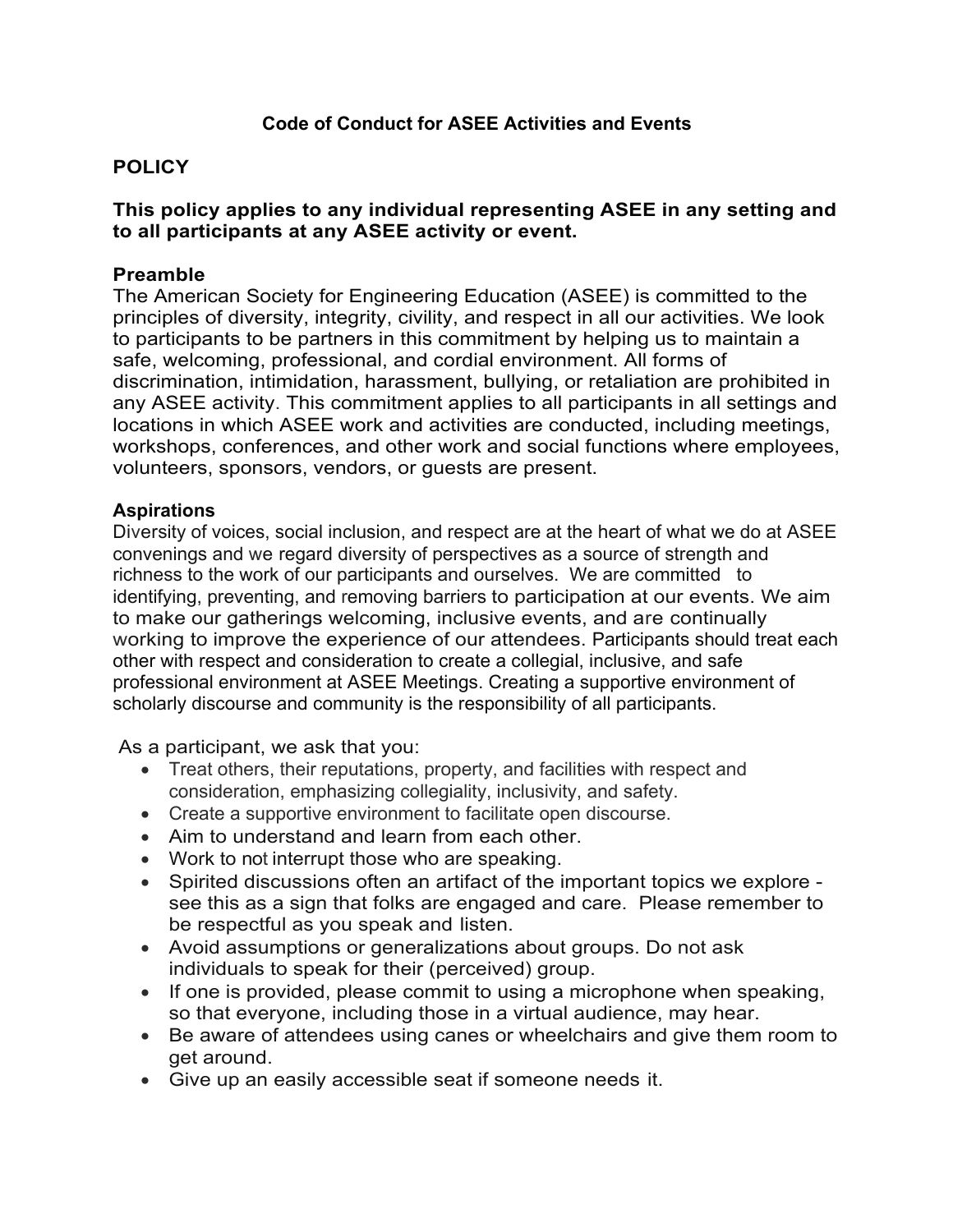### **Prohibitions**

Participants shall avoid any inappropriate actions or statements based on individual characteristics such as age, religion, race, ethnicity, sexual orientation, gender identity, gender expression, marital status, nationality, political affiliation, ability status, educational background, or any other characteristic. Disruptive or harassing behavior of any kind will not be tolerated.

### **Definitions**

*Participants* include attendees, vendors, staff, volunteers, and other stakeholders.

*Discrimination* is prejudicial treatment of individuals or groups of people based on their race, ethnicity, color, national origin, sex, sexual orientation, gender identity, age, religion, disability, veteran status, or any other characteristic whether protected by applicable laws or not.

*Harassment* includes but is not limited to inappropriate or intimidating behavior and language, unwelcome jokes or comments, unwanted touching or attention, offensive images, photography without permission, real or implied threat of physical harm, physical assault and stalking.

*Sexual harassment* is unwelcome sexual advances, requests for sexual favors, and other verbal or physical conduct of a sexual nature that creates an intimidating, hostile, or offensive environment.

**Other types of harassment, or intimidation** include any verbal or physical conduct directed at individuals or groups of people because of their race, ethnicity, color, national origin, sex, sexual orientation, gender identity, age, religion, disability, veteran status, or any other characteristic whether protected by applicable laws or not, that creates an intimidating, hostile, or offensive environment.

**Bullying** is unwelcome, aggressive behavior involving the use of influence, threat, intimidation, or coercion to dominate others.

## **REPORTING AND RESOLUTION**

Any violation of this policy should be reported. If you experience or witness discrimination, harassment, or bullying, you are encouraged to make your unease or disapproval known to the individual engaged in the conduct, if you are comfortable doing so. You are also urged to take any of the following steps:

- Report any incident at an ASEE meeting or activity by informing the organizers, ASEE staff, or the ASEE Conferences Director.
- Filing a formal ethics complaint against an ASEE member by using the "ASEE Member Ethics and Conduct Complaint Form" by
	- $\circ$  Filing a formal complaint with the ASEE Vice President for Member Affairs at <board@asee.org> using the subject line "Ethics Compaint".